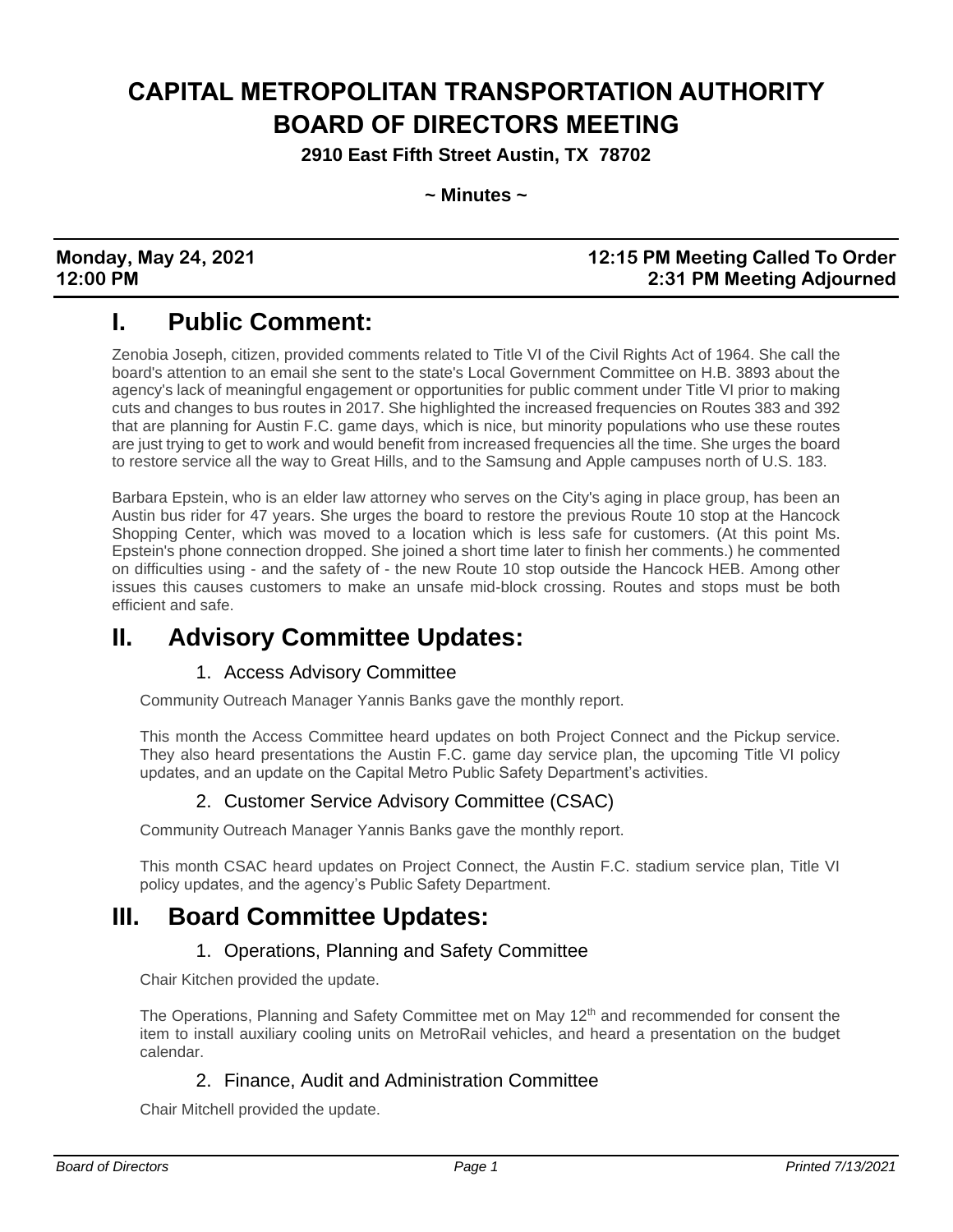The Finance, Audit and Administration met on May 12<sup>th</sup> and recommended for action today's Ethics Policy update. They also heard the annual presentation on Capital Metro's financial audit, and received an update on current Internal Audit projects.

### 3. CAMPO update

Board Member Mitchell provided the update.

CAMPO met on May 10<sup>th</sup> and had action items related to a public dashboard and an minor amendment the policy board's bylaws. They also heard a presentation on the status of the Unified Work Planning program.

#### 4. Austin Transit Partnership update

Board Member Stratton provided the update.

The Austin Transit Partnership board met for the first time in person and received updates on community engagement, including the new technical and community advisory committees. There was also a project update on the NEPA process, and updates on both administrative issues and human resources. The board also took action on a board policies item and heard a presentation on the Blue Line alignment.

### **IV. Consent Items**

| <b>RESULT:</b>   | <b>ADOPTED [UNANIMOUS]</b>                            |
|------------------|-------------------------------------------------------|
| <b>MOVER:</b>    | Leslie Pool. Board Member                             |
| <b>SECONDER:</b> | Jeffrey Travillion, Board Member                      |
| AYES:            | Mitchell, Cooper, Kitchen, Travillion, Stratton, Pool |
| <b>ABSENT:</b>   | Renteria, Hill                                        |
|                  |                                                       |

1. Approval of minutes from the March 29, 2021 board meeting.

2. Approval of a resolution authorizing the President & CEO, or his designee, to finalize and execute a contract with STADLER Rail Group for the purchase, installation, testing and commissioning of six (6) Auxiliary Cooling Systems for MetroRail Diesel Multiple Units (DMUs) in an amount not to exceed \$185,590 which includes \$20,000 in contingency.

### **V. Action Items:**

#### 1. Approval of a resolution authorizing updates to the Code of Ethics adopted by the Board of Directors.

General Counsel Ashley Glotzer brought this item forward.

This is a minor update related to the revolving door policy on staff and board members working on Capital Metro-related contracts after they leave the agency.

Zenobia Joseph added public comment prior to the vote on the resolution. She does not believe that the current Code of Ethics clause that calls for honesty and integrity is being adhered to. She referenced Federal Transit Administration Circular 4702.1b Chapter 4-16 requiring reanalysis of routes and implementation of the least discriminatory alternative. She feels that a failure to do so represents a noncompliance with the current Code of Ethics. She also continues to have safety concerns about the midblock Chinatown stop along North Lamar. She will continue to fight for a more equitable system.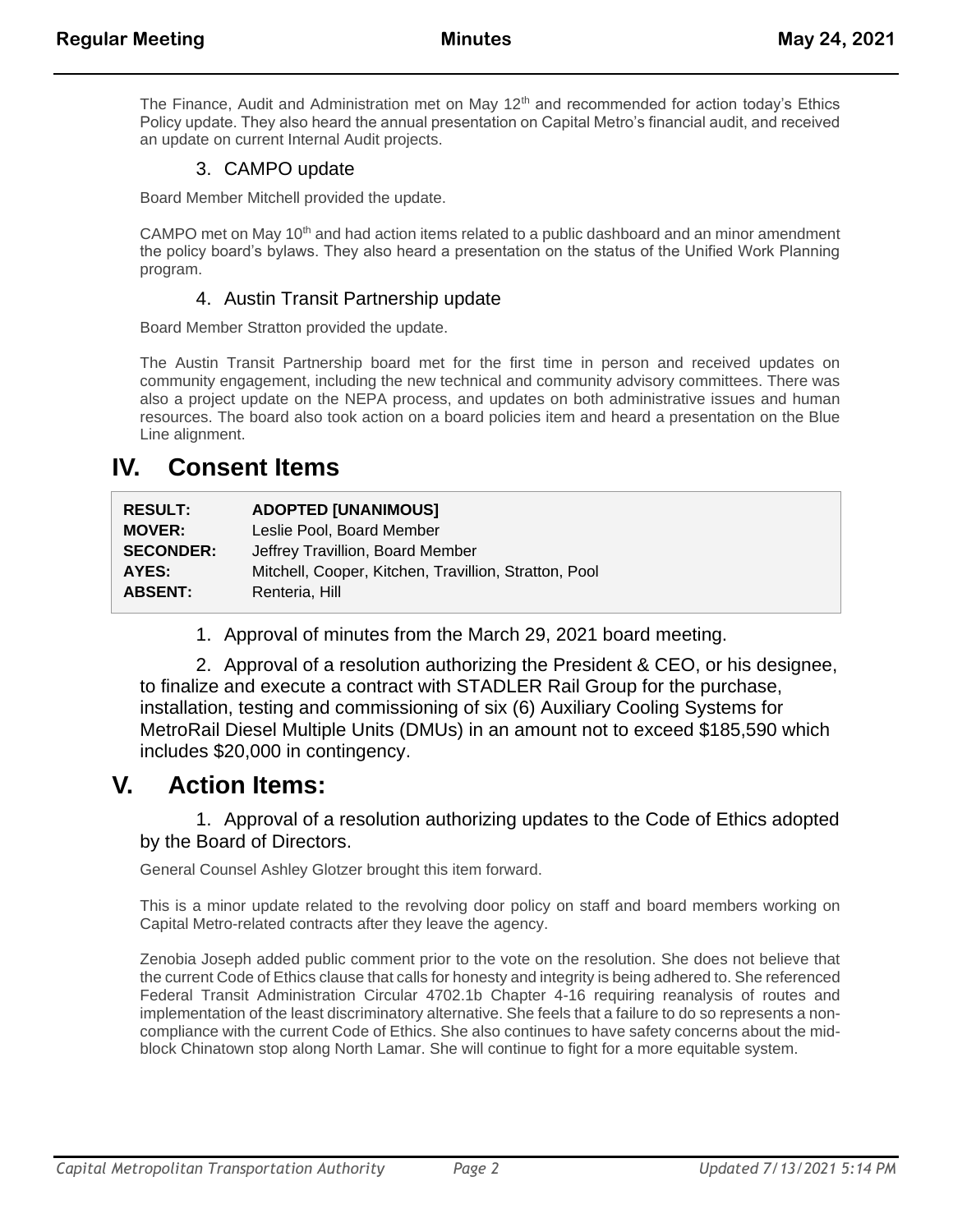| <b>RESULT:</b>  | ADOPTED [5 TO 0]                             |
|-----------------|----------------------------------------------|
| <b>MOVER:</b>   | Jeffrey Travillion, Eric Stratton            |
| AYES:           | Mitchell, Cooper, Travillion, Stratton, Pool |
| <b>ABSENT:</b>  | Renteria, Hill                               |
| <b>RECUSED:</b> | Kitchen                                      |
|                 |                                              |

2. Approval of a resolution authorizing the President & CEO, or his designee, to finalize and execute an Agreement Regarding Transit Matters with Austin Stadco LLC to (i) memorialize certain financial commitments of Austin Stadco LLC to Capital Metro pursuant to the lease with the City of Austin concerning Q2 Stadium and (ii) address certain matters related to the development and operation of the proposed McKalla Place rail station, including the development of a transportation, parking and event plan that addresses certain safety and security measures, among other items.

Executive Vice President of Planning and Development Sharmila Mukherjee brought this item forward.

Sharmila reviewed the financial terms of the agreement and how this initiative aligns with the strategic goals of the agency. She also highlighted the current service plans for events at Q2 stadium. The Kramer Station will remain open until the new station is completed.

Board Member Stratton asked for clarification on the types of stadium transportation improvements covered under this agreement. He also asked Sharmila to elaborate on the use of the stadium parking on non-event days as a park and ride.

Board Member Pool asked about the timing of the payments under the agreement, and Board Member Kitchen followed up with a question that led to a discussion about adding or amending a clause in the agreement and resolution related to how the repayments to Capital Metro should be spent.

Board Member Pool put forward a motion to approve the resolution with the addition of a phrase that the funds received be used to defray Capital Metro's costs and expenses incurred during the design, construction and permitting of McKalla Place Station, which is in the Executive Summary of the resolution.

| <b>RESULT:</b>   | <b>ADOPTED [UNANIMOUS]</b>                            |
|------------------|-------------------------------------------------------|
| <b>MOVER:</b>    | Leslie Pool, Board Member                             |
| <b>SECONDER:</b> | Ann Kitchen, Board Member                             |
| AYES:            | Mitchell, Cooper, Kitchen, Travillion, Stratton, Pool |
| <b>ABSENT:</b>   | Renteria, Hill                                        |

### **VI. Presentations:**

#### 1. Project Connect Monthly Update

Project Connect Program Officer Dave Couch gave the presentation.

Dave began with a review of the Program Sequencing Plan and the gave recent technical updates for the Blue and Orange Lines, including the NEPA process. He also gave updates on other Project Connect initiatives including the new MetroRapid lines and extensions, progress on the Red Line upgrades, and Pickup neighborhood circulators. He also updated the board on recent community engagement opportunities and highlight several upcoming ones.

Dave then walked the board through the alignment, station geometry, and features of the Blue Line from the airport into downtown Austin.